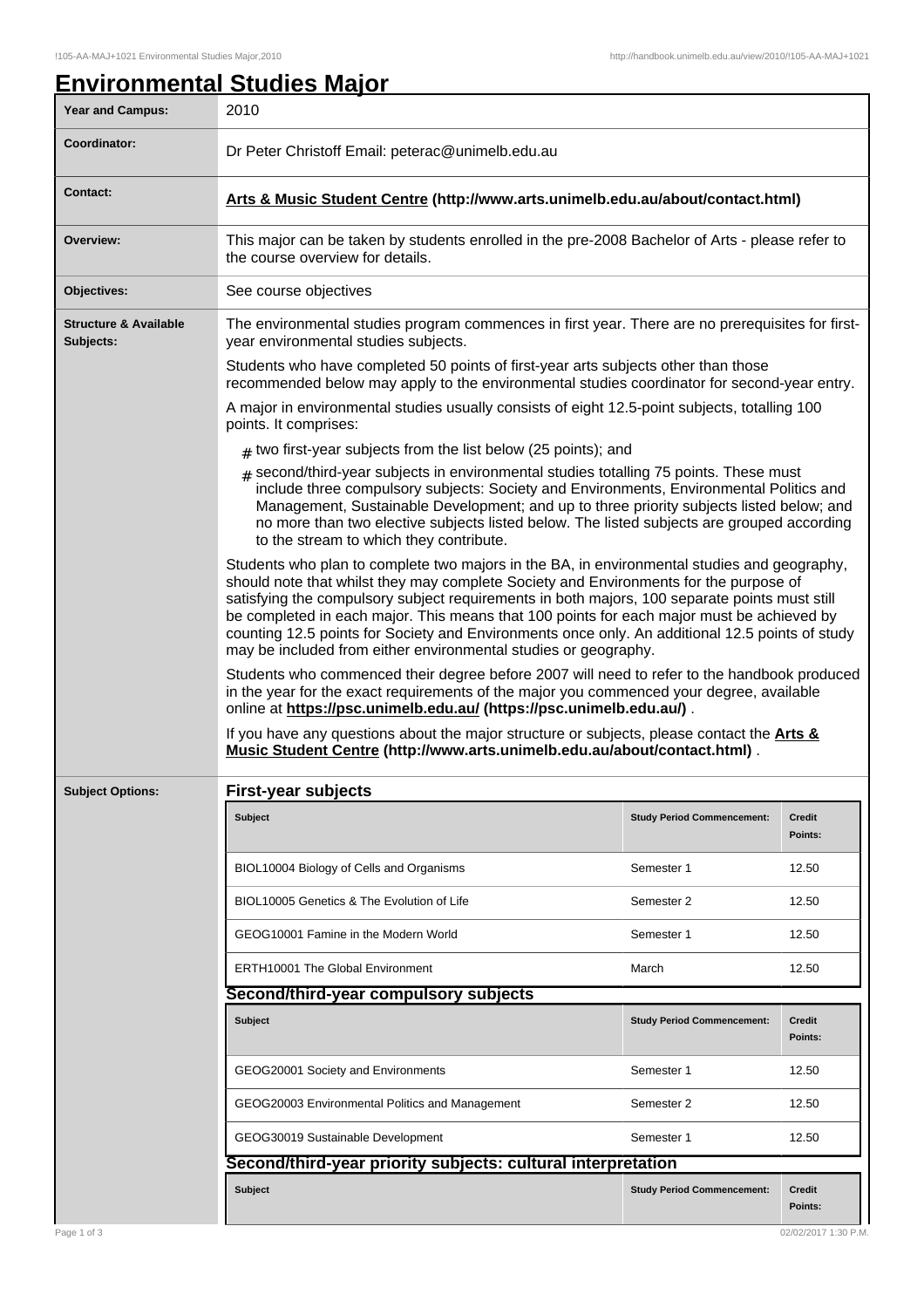|                           | 121-023 China in Transition                                                                                                                        | Not offered 2010                  |                          |
|---------------------------|----------------------------------------------------------------------------------------------------------------------------------------------------|-----------------------------------|--------------------------|
|                           | 121-068 Redefining Nature                                                                                                                          | Not offered 2010                  |                          |
|                           | GEOG30007 China Field Class                                                                                                                        | June                              | 25                       |
|                           | Second/third-year priority subjects: physical sciences                                                                                             |                                   |                          |
|                           | <b>Subject</b>                                                                                                                                     | <b>Study Period Commencement:</b> | <b>Credit</b><br>Points: |
|                           | 121-033 Rivers: Hydrology and Ecology                                                                                                              | Not offered 2010                  |                          |
|                           | 121-306 Applied Ecology                                                                                                                            | Not offered 2010                  |                          |
|                           | GEOG20002 Geomorphology                                                                                                                            | Semester 1                        | 12.50                    |
|                           | Second/third-year priority subjects: political and policy analysis                                                                                 |                                   |                          |
|                           | <b>Subject</b>                                                                                                                                     | <b>Study Period Commencement:</b> | <b>Credit</b><br>Points: |
|                           | DEVT20001 Development and the Third World                                                                                                          | Semester 2                        | 12.50                    |
|                           | 121-022 Development and Urban Environments                                                                                                         | Not offered 2010                  |                          |
|                           | Second/third-year elective subjects: cultural interpretation                                                                                       |                                   |                          |
|                           | <b>Subject</b>                                                                                                                                     | <b>Study Period Commencement:</b> | <b>Credit</b><br>Points: |
|                           | 121-063 Culture Change and Protest Movements                                                                                                       | Not offered 2010                  | 12.50                    |
|                           | AHIS20002 Australian Art                                                                                                                           | Semester 2                        | 12.50                    |
|                           | HPSC20002 A History of Nature                                                                                                                      | January                           | 12.50                    |
|                           | 136-213 Environmental History of Australia                                                                                                         | Not offered 2010                  |                          |
|                           | Second/third-year elective subjects: physical sciences                                                                                             |                                   |                          |
|                           | <b>Subject</b>                                                                                                                                     | <b>Study Period Commencement:</b> | <b>Credit</b><br>Points: |
|                           | GEOG30001 Coastal Geomorphology                                                                                                                    | March                             | 12.50                    |
|                           | 654-204 Ecology: Individuals and Populations                                                                                                       | Not offered 2010                  | 12.50                    |
|                           | 606-204 Ecology: Communities and Ecosystems                                                                                                        | Not offered 2010                  | 12.50                    |
|                           | Second/third-year elective subjects: political and policy analysis                                                                                 |                                   |                          |
|                           | <b>Subject</b>                                                                                                                                     | <b>Study Period Commencement:</b> | <b>Credit</b><br>Points: |
|                           | DEVT30001 Africa: Environment, Development, People                                                                                                 | Semester 2                        | 12.50                    |
|                           | 166-212 Global Environmental Politics                                                                                                              | Not offered 2010                  | 12.50                    |
|                           | POLS20008 Public Policy Making                                                                                                                     | Semester 1                        | 12.50                    |
|                           | 166-038 Indigenous Rights: Land and Heritage                                                                                                       | Not offered 2010                  | 12.50                    |
|                           | ECON30011 Environmental Economics                                                                                                                  | Semester 2                        | 12.50                    |
| <b>Related Course(s):</b> | <b>Bachelor of Arts</b><br>Bachelor of Arts & Bachelor of Commerce<br>Bachelor of Arts & Bachelor of Music<br>Bachelor of Arts (Combined Theology) |                                   |                          |